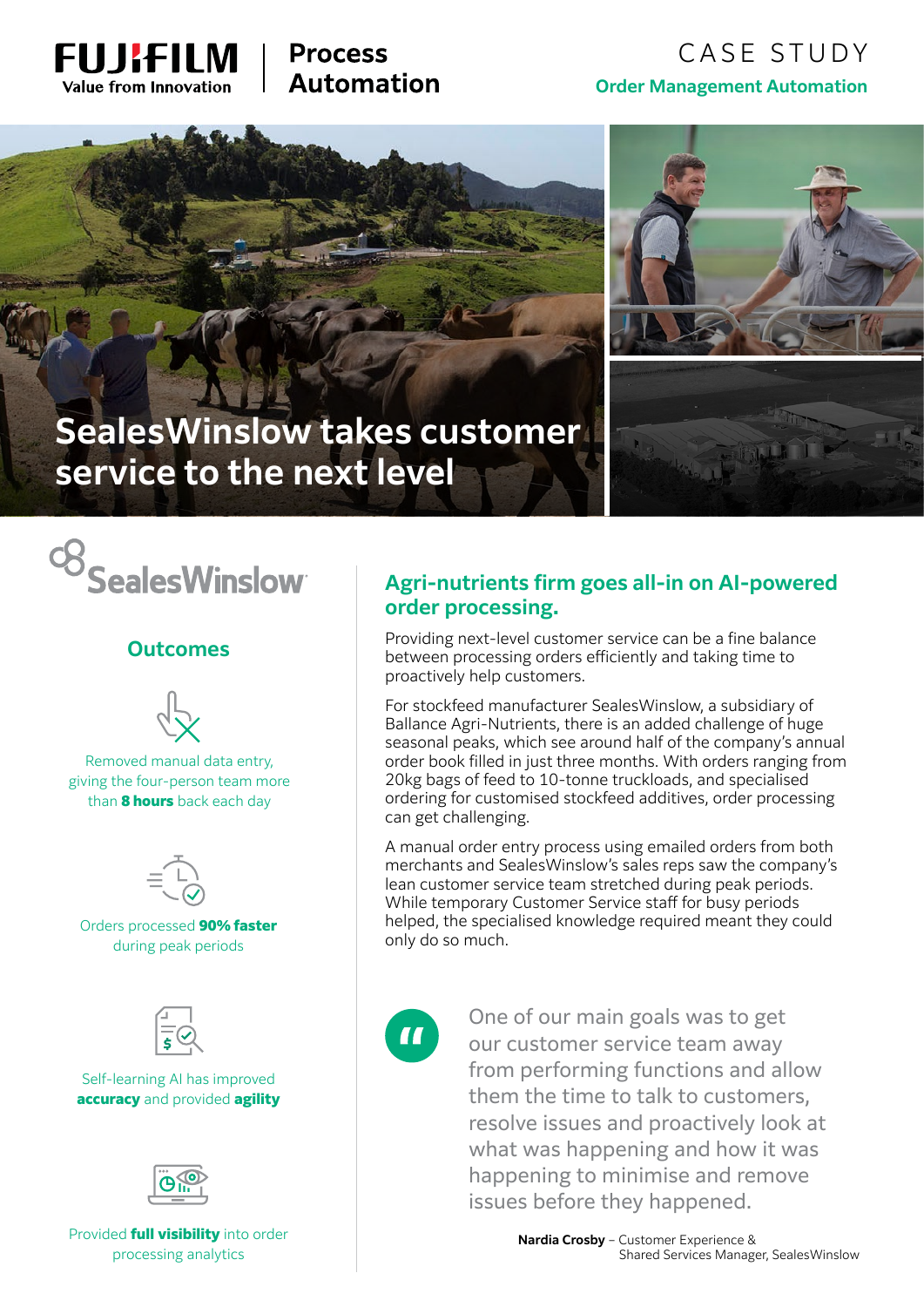# **Solution**

The Ballance Agri-Nutrients IT team suggested Esker Sales Order Management platform 'SOM' locally delivered by the FUJIFILM Business Innovation's Process Automation team. The suggestion came with a thumbs up for Fujifilm's reputation and the team's ability to respond and implement quickly.

"We had a high volume of sales orders in a set format but with very manual processes," says Nardia Crosby, SealesWinslow Customer Experience & Shared Services Manager.

Fujifilm integrated Esker SOM with SealesWinslow's ERP system across three manufacturing plants around New Zealand, allowing it to automatically capture information from sales order emails. For the Customer Service team, that meant no more retyping PDFs into sales orders. AI-driven machine learning accurately extracts relevant data and learns common corrections.



### **Results**

Within three weeks of implementing Esker, SealesWinslow's four-person customer service team was saving more than eight hours a day across the team. Order processing times are now around onefifth of what they were, and urgent orders can be dealt with instantly.



The time saving has been quite mind-blowing for us.

In a funny way, it was a bit unnerving for the team. Suddenly in our busy period, they had flexibility they'd never had before.

**Nardia Crosby**

That time savings has seen SealesWinslow step up its outbound calling, getting feedback from customers, and proactively working to minimise and remove any issues before they happen. It's also enabling training for the team, even during peak periods.

"One of our main goals was to get our customer service team away from performing functions and allow them the time to talk to customers, resolve issues and proactively look at what was happening and how it was happening to minimise and remove issues before they happened," says Crosby.

Order duplications are flagged by Esker and the way the two systems interact ensures incorrect information can't be accidentally input. Fujifilm configured the platform to include SealesWinslow's freight mechanism, ensuring the automation in its ERP for contacting correct carriers for each region wasn't lost.

Esker's autolearning abilities have been the key feature for SealesWinslow. The codes that merchant partners use often vary slightly from SealesWinslow's own codes, and Esker's AI has quickly picked up the differences.